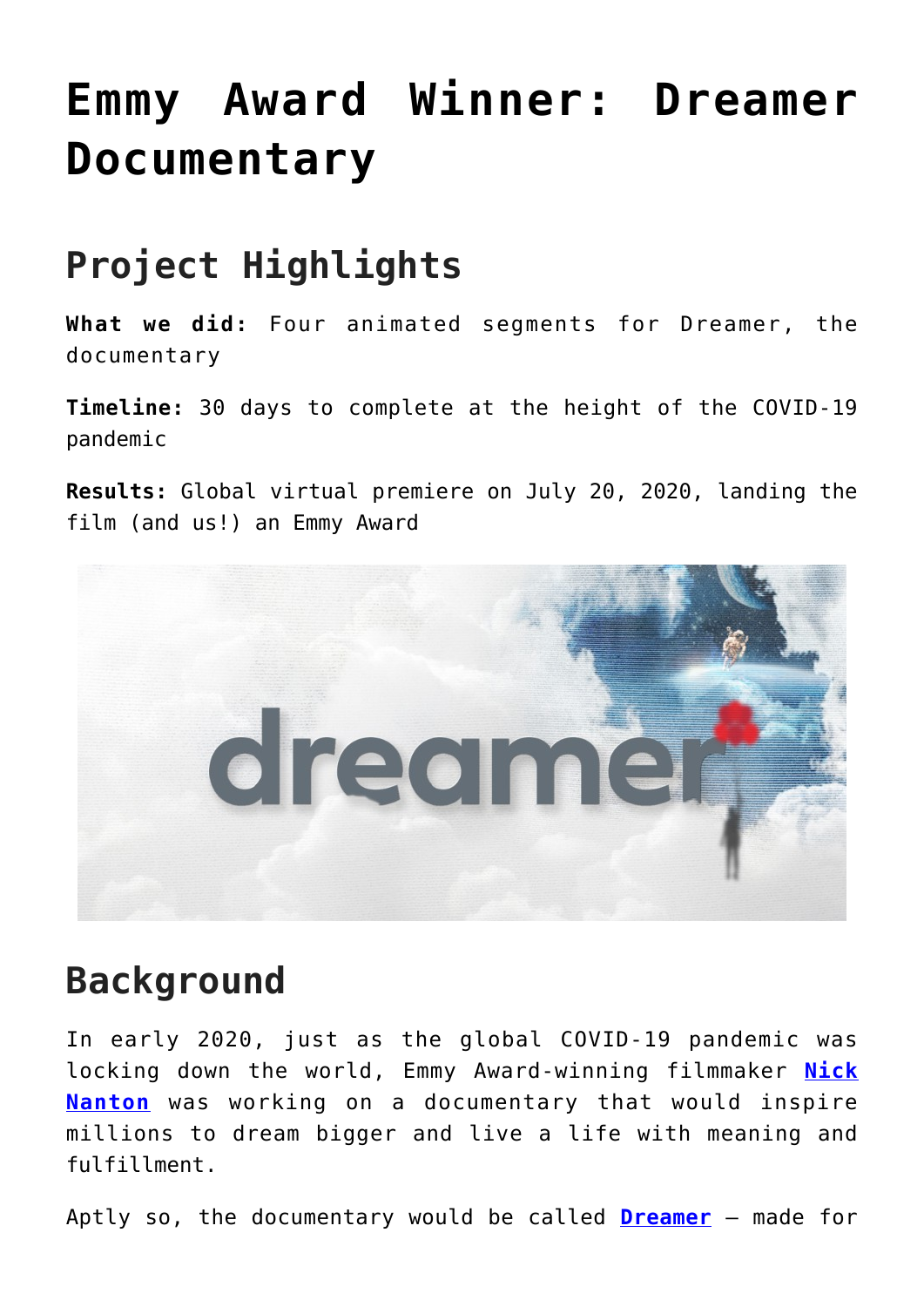anyone who's been called 'crazy' for having a vision of a bigger and better future.

But like most productions that came to a halt due to the pandemic, gaps in footage meant the documentary needed a creative solution to get the film past the finish line. With live-action on hold, animation became the magic bullet.

Knowing our process and [commitment to getting it done](https://www.foodfightstudios.com/services/), Nick Nanton and the partners at DNA Films didn't hesitate to turn to us for animation support. And it didn't take much convincing to get us on board. After all, Dreamer was our kind of project with a story and mission we could get behind.



#### **Timeline & Approach**

With only 30 days to complete the project, we animated four compelling segments for the film – all with the goal of creating something that was equal parts inspiring and motivating.